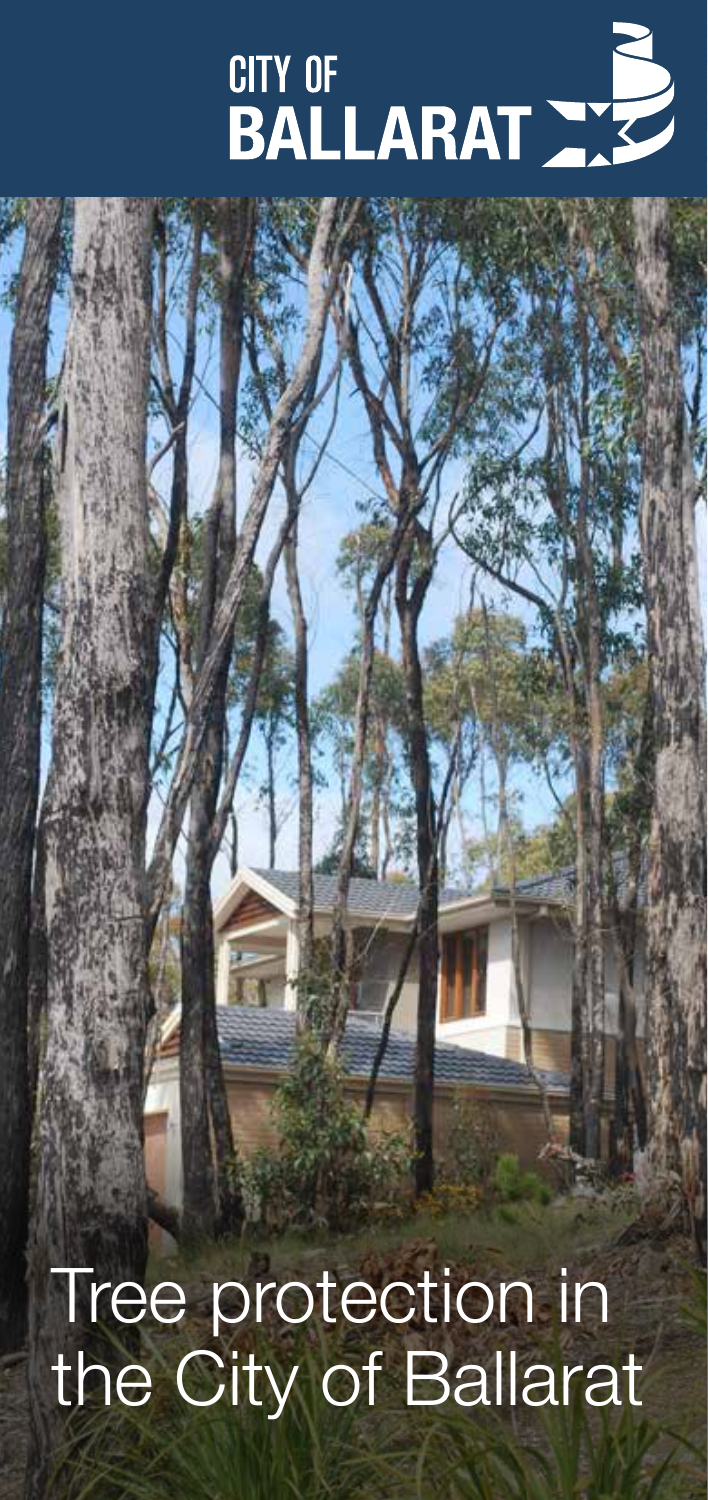### INFORMATION FOR PLANNERS, DEVELOPERS, SERVICE PROVIDERS AND CONTRACTORS

The protection of trees is vital to retaining our city's character and environment. Trees grow in delicate balance with their environment and any changes must be minimised if the tree is to remain healthy and fulfil its potential. It is rarely possible to repair stressed and injured trees, so damage needs to be avoided during all stages of development and construction.

This document provides guidance for work around trees to ensure their long-term protection, integrity and vitality. This document applies to all trees in the municipality that are owned or managed by the City of Ballarat.

In all cases, the City of Ballarat's arborists will, within the parameters of best practice and meeting the community's expectations, have the discretion to modify or add to any condition, practice or standard outlined within the policy. All construction and development works near public trees must abide by the protection and retention requirements outlined in this document.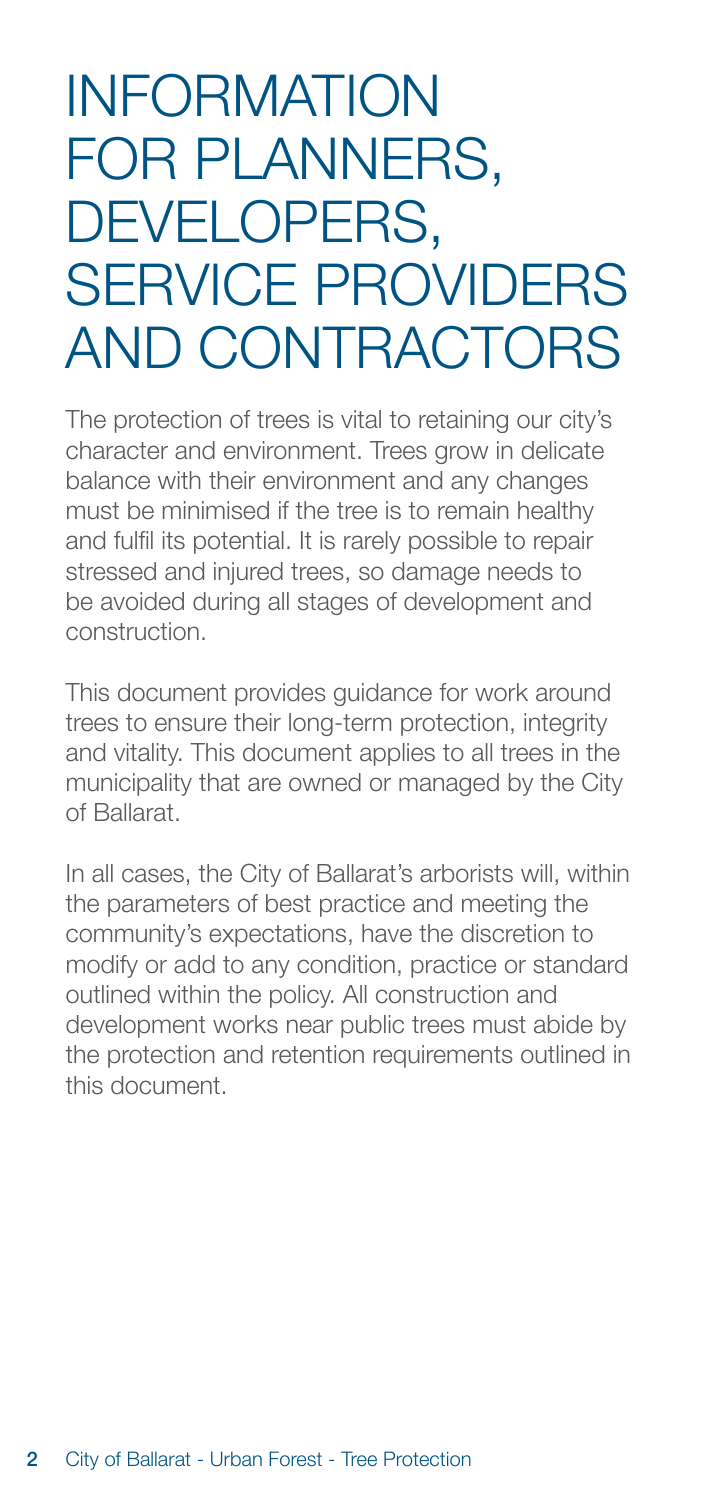## TREE PROTECTION REQUIREMENTS

The most important consideration for the successful retention of trees is to allow appropriate above and below ground space for the trees to continue to grow. This requires the allocation of Tree Protection Zones for retained trees. A protection zone should be established for the duration of the project. Care must be taken to ensure that no damage is caused to City of Ballarat tree trunks, roots, canopy or branches during construction.

*To ensure that public trees in the municipality are fully protected at all times, the following requirements must be complied with:*

## TREE PROTECTION **ZONES**

- 1. A Tree Protection Zone (TPZ) will be established for the duration of any works near a tree.
- 2. The tree protection distance method outlined in the current Australian Standard (AS 4970-2009) will be used for the allocation of tree protection zones. The TPZ for individual trees is calculated based on trunk (stem) diameter (DBH), measured at 1.4 metres up from ground level. The radius of the TPZ is calculated by multiplying the tree's DBH by 12.

For example: a tree with 40cm DBH requires a TPZ of 4.8 metres. The method provides a TPZ that addresses both tree stability and growth requirements. TPZ distances are measured as a radius from the center of the trunk at ground level.

3. The City of Ballarat's arborist must approve any modification to a tree protection zone.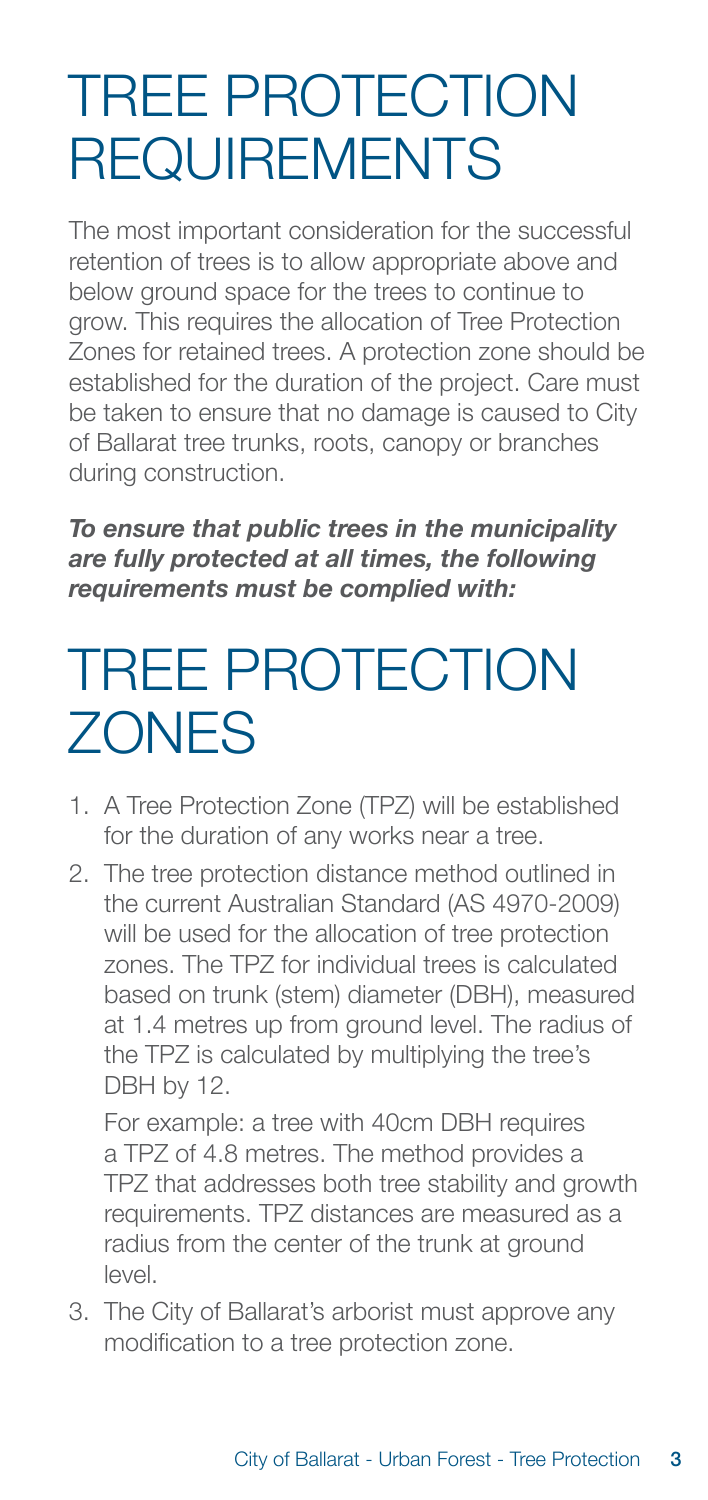| <b>Trunk Diameter</b><br>(DBH) | <b>Tree Protection Zone</b><br>(TPZ) |
|--------------------------------|--------------------------------------|
| 10 <sub>cm</sub>               | 1.2m                                 |
| 20cm                           | 2.4m                                 |
| 40cm                           | 4.8m                                 |
| 75cm                           | 9m                                   |
| 100cm                          | 12 <sub>m</sub>                      |

*Table 1: Example Tree Protection Zone*

#### The following are not permitted within a Tree Protection Zone:

- 1. Mechanical excavation on the road, footpath or any public space.
- 2. Stockpiling of building materials, debris or soil.
- 3. Vehicular traffic except on existing paved surfaces.
- 4. Installation of service pits or hatches.
- 5. Vehicular crossings.
- 6. Severing of tree roots with a diameter greater than 30mm.
- 7. Alteration of soil levels and structure.

## BORING

- 1. Installation of underground services are to be bored.
- 2. Entry and exit pits will be positioned outside the designated TPZ of each tree. This requirement should apply unless root sympathetic exploratory investigations have been undertaken and it has been determined that access within the TPZ will not significantly affect the tree.
- 3. The extent or length of boring in the vicinity of trees will be determined by the TPZ.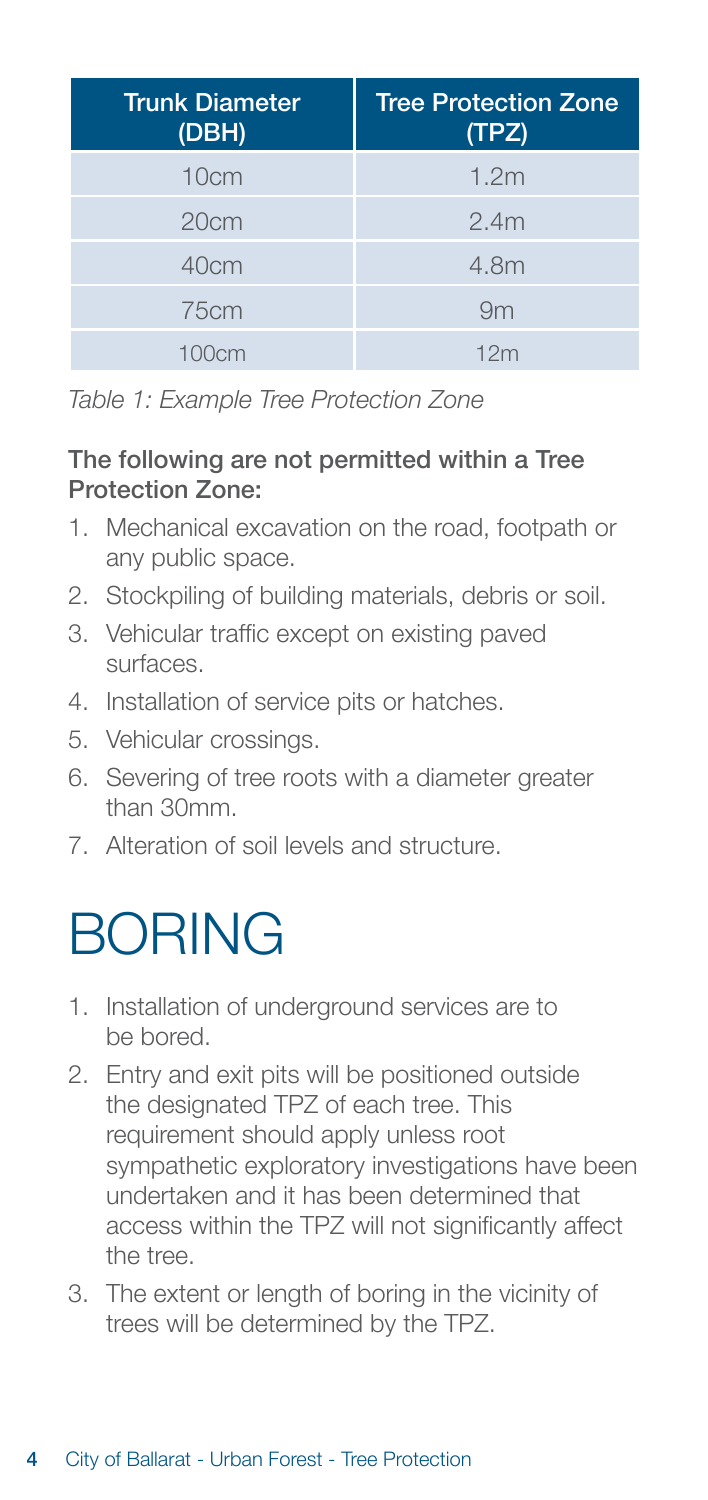- 4. The depth of the boring will depend on the size of the tree. Table 2 indicates the recommended boring depths for trees based on their trunk diameter.
- 5. Where boring is unavailable, excavation shall be by hand or non-destructive digging.

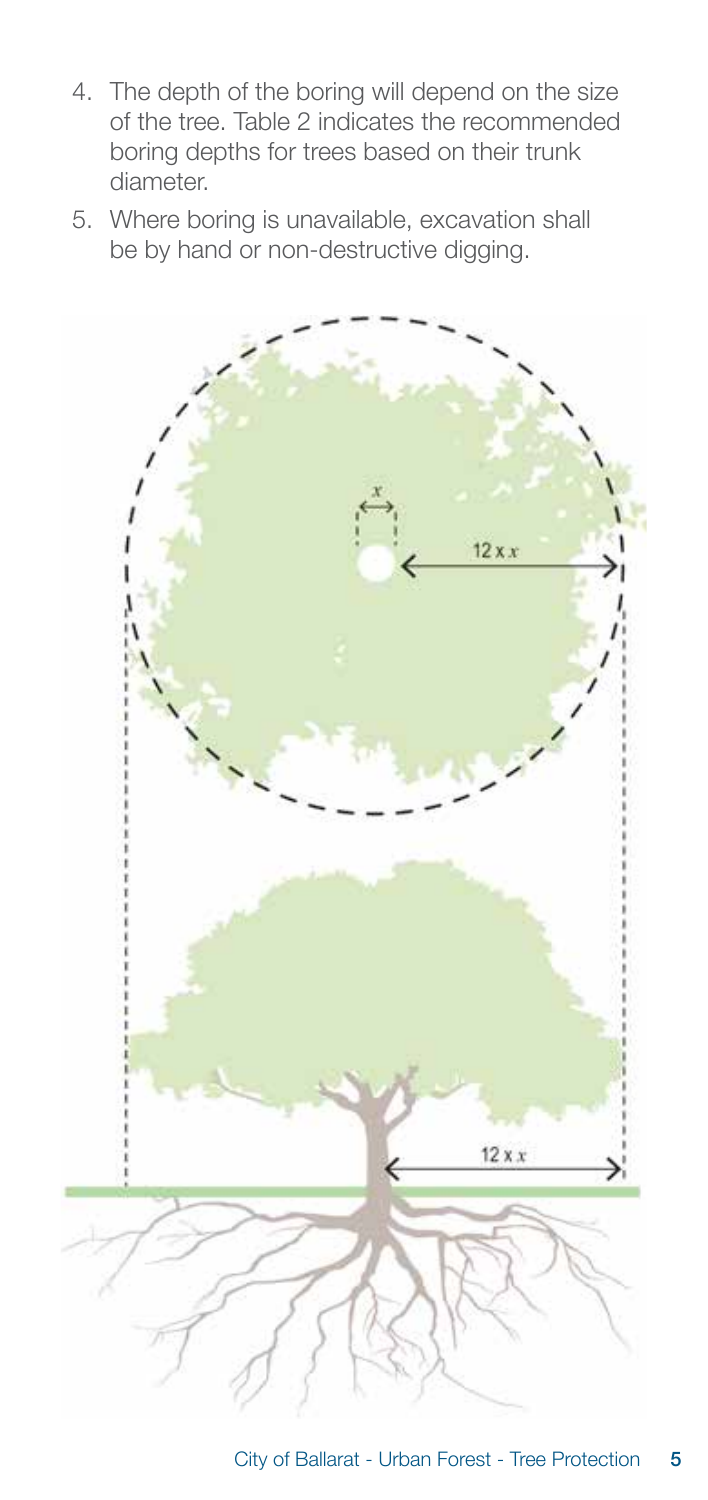

| <b>Trunk diameter</b> | <b>Minimum Depth</b><br>to TOP |
|-----------------------|--------------------------------|
| $<$ 100 $cm$          | 800mm                          |
| 100-150cm             | 950mm                          |
| >150cm                | 1100mm                         |
| 75cm                  | 1.2m                           |
| 100cm                 | 12 <sub>m</sub>                |

*Table 2: Depth of boring*

## PRUNING

- 1. No City of Ballarat tree may be pruned or branches removed by anyone other than those authorised by City of Ballarat.
- 2. Pruning of roots and branches will be in accordance with AS 4373, Pruning of Amenity Trees or any more recent relevant Standard.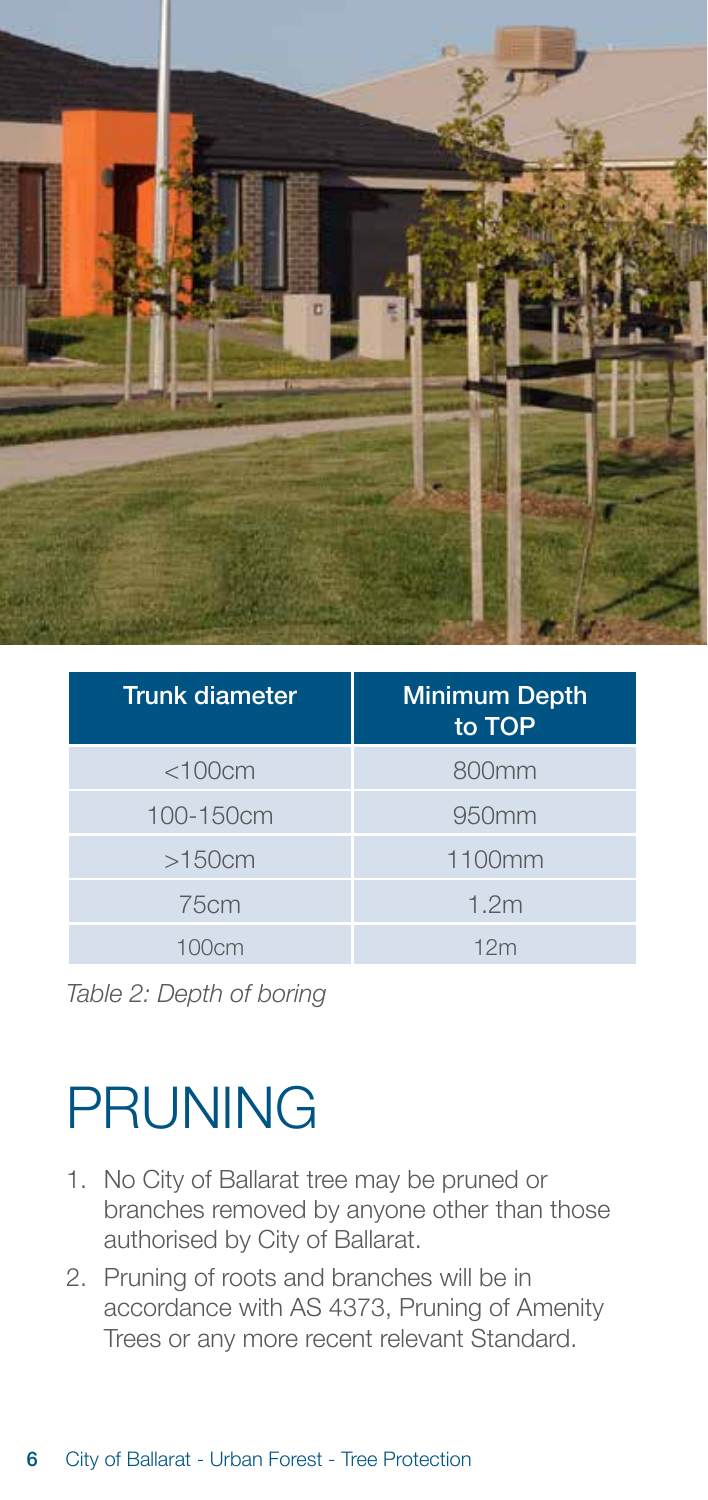

## **REMOVAL**

- 1. Removal of trees will not occur unless approved by City of Ballarat.
- 2. No City of Ballarat tree may be removed by anyone other than those authorised by the City of Ballarat.
- 3. Where a public tree removal is approved by the City of Ballarat's arborist in relation to a development, the associated cost of the tree and its removal shall be paid by the property owner or a representative prior to the removal.